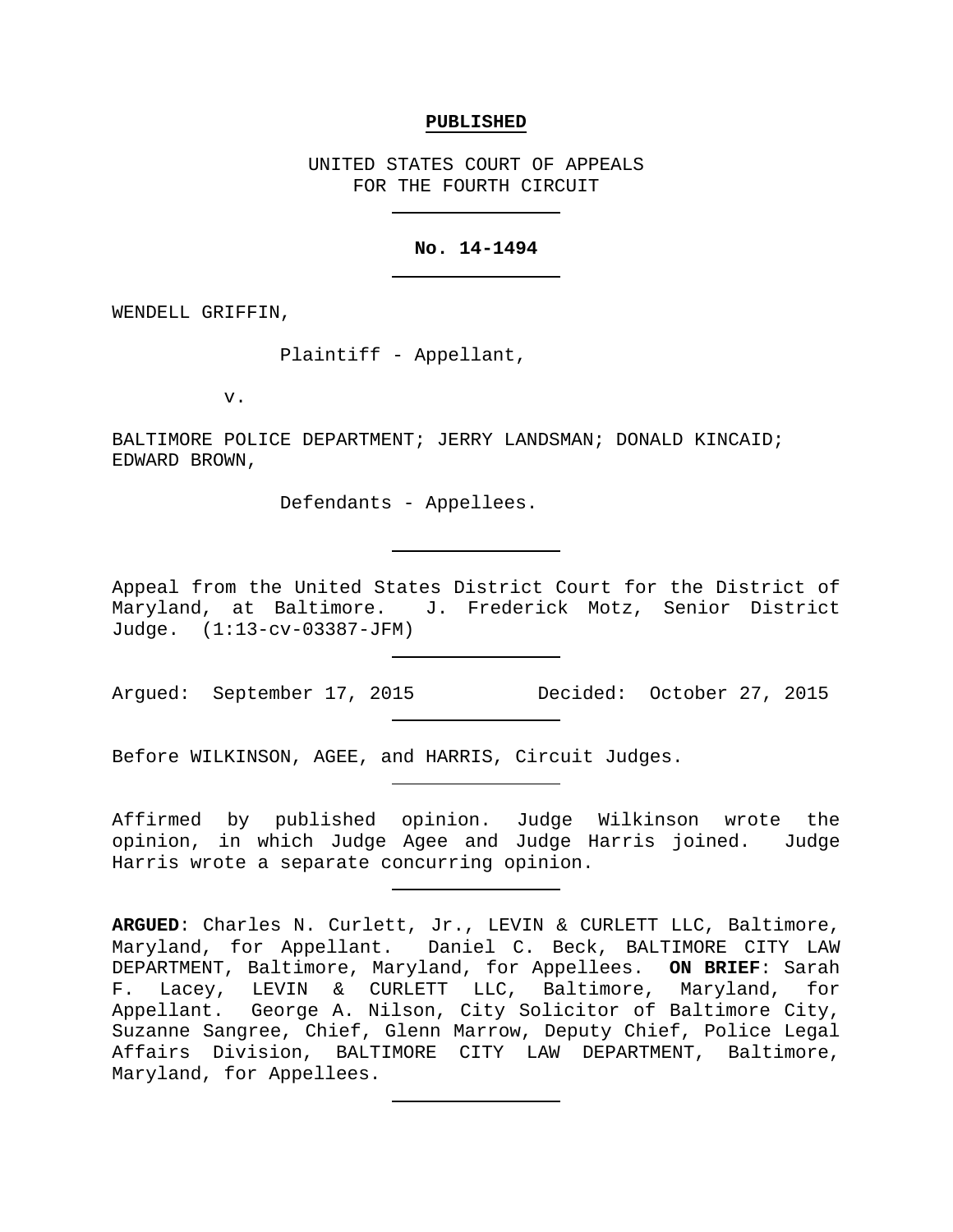WILKINSON, Circuit Judge:

Plaintiff Wendell Griffin seeks damages for police and prosecution withholding of evidence in violation of Brady v. Maryland, 373 U.S. 83 (1963), during his 1982 murder trial. The district court dismissed his case, holding it barred by Heck v. Humphrey, which prohibits § 1983 claims for damages that would "necessarily imply the invalidity" of a plaintiff's prior conviction. 512 U.S. 477, 487 (1994). For the reasons that follow, we affirm.

I.

On March 8, 1982, Griffin was convicted by a jury in Baltimore City Circuit Court for the April 22, 1981 murder of James Williams Wise and also for a related weapons charge. He was sentenced to life in prison. The Maryland Court of Special Appeals affirmed Griffin's convictions on April 4, 1983, and the Maryland Court of Appeals denied Griffin's petition for certiorari on April 11, 1984.

Griffin filed a pro se petition for state post-conviction relief, but it was withdrawn without prejudice on February 23, 1993. He then filed another petition, this one claiming that he received ineffective assistance of counsel, on April 19, 1995. The Baltimore City Circuit Court denied this petition on December 13, 1996.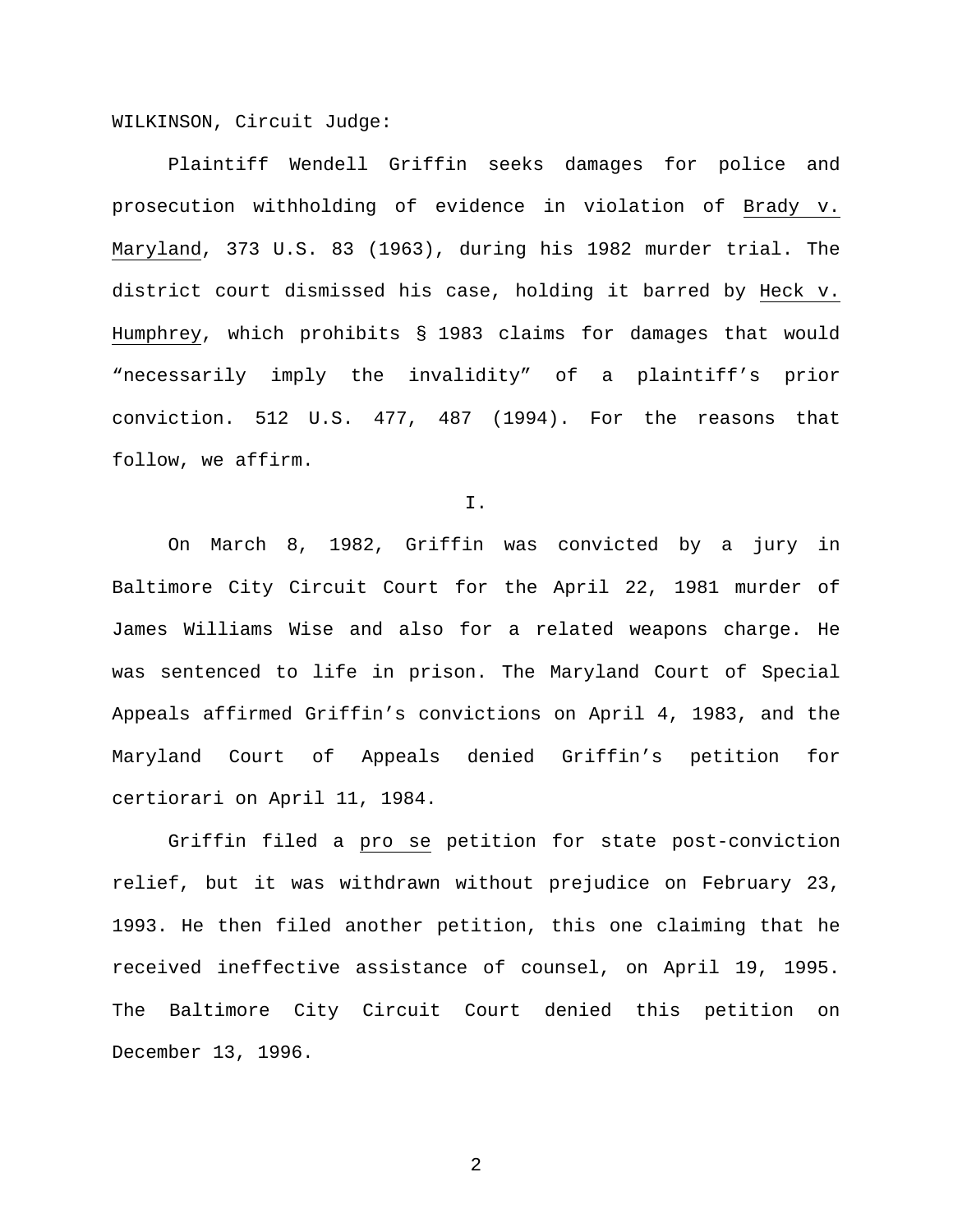On October 31, 1997, over fifteen years after his conviction, Griffin sought federal habeas relief in the United States District Court for the District of Maryland. The petition was denied on June 11, 1998, and this court declined to issue a certificate of appealability. Griffin v. Sizer, 161 F.3d 2 (4th Cir. 1998).

Over a decade later, on June 10, 2010, Griffin filed a pro se petition seeking post-conviction DNA testing of certain evidence pursuant to Md. Code, Crim. Proc. § 8-201*.* In response to this petition, the court appointed Griffin counsel, who filed a Maryland Public Information Act request seeking records from the Baltimore City Police Department. These documents allegedly revealed that Baltimore City Police Department detectives withheld from the defense exculpatory evidence, including exculpatory photo-arrays, exculpatory witness statements, proof of a break in the chain of custody over keys found at the crime scene, and evidence that tended to inculpate another person.

On August 4, 2011, the Baltimore City Circuit Court conducted an evidentiary hearing to consider Griffin's arguments. It found that Maryland had conducted a reasonable search for evidence secured in connection with Griffin's case, and it indicated that it would address the question of whether any withholding of evidence was intentional at a later hearing.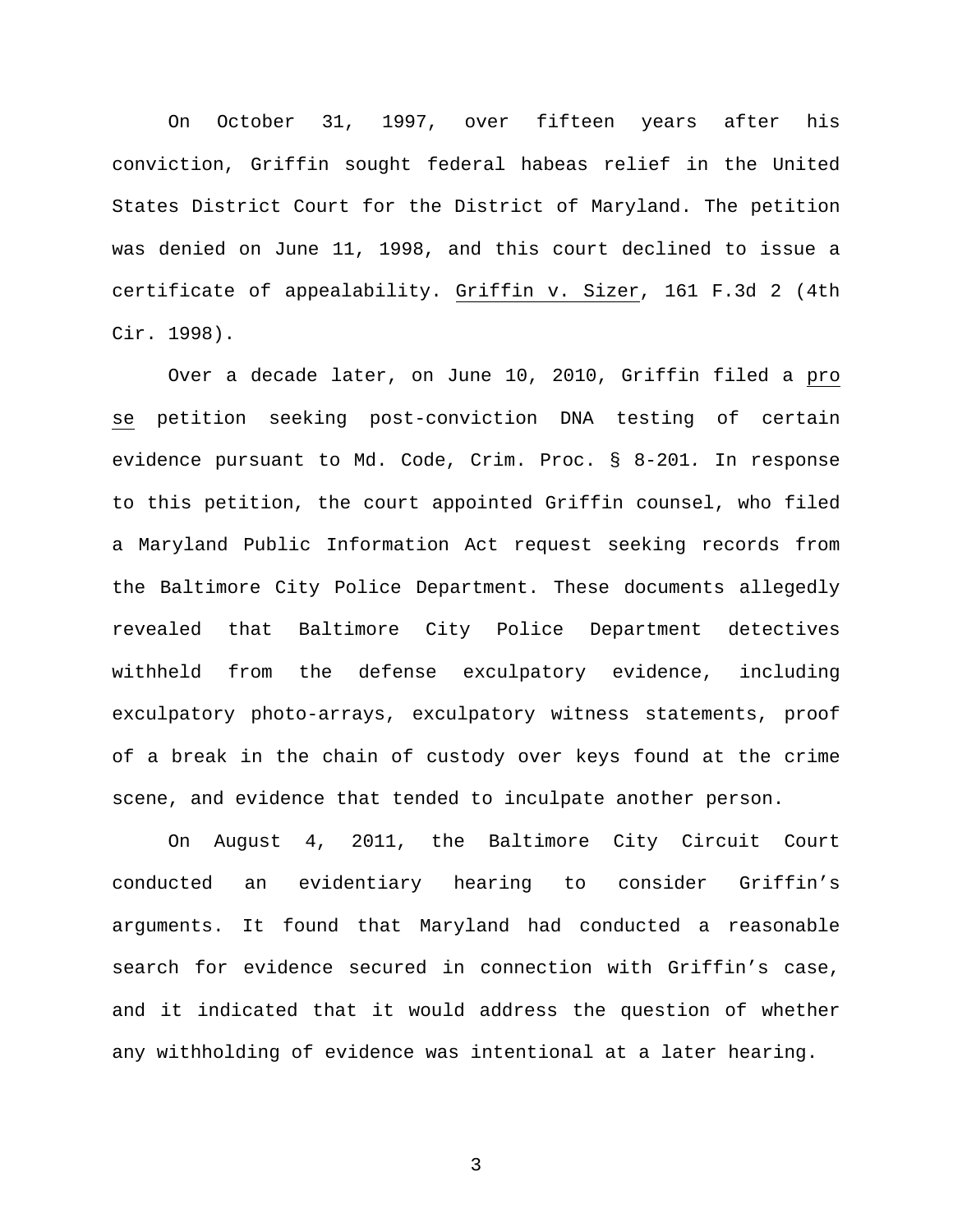On February 2, 2012, Griffin again moved for state postconviction relief. Then, on May 23, 2012, the Baltimore City Circuit Court granted Griffin's unopposed motion to modify his sentence to time served. Griffin was placed on three years of unsupervised probation, but the probation was terminated early on December 19, 2012.

Griffin, no longer in custody, sued the Baltimore City Police Department and three of its former detectives for damages under 42 U.S.C. § 1983. The United States District Court for the District of Maryland, noting that Griffin had "ample opportunity to seek federal review . . . prior to his release from incarceration," J.A. 108, dismissed his claims pursuant to the bar set forth in Heck v. Humphrey. This appeal followed.

## II.

We shall briefly review at the outset the principles underlying Heck before proceeding to the core of Griffin's claim. In Heck, the Supreme Court identified two potential problems lying at the intersection of the major statutory schemes relevant to prisoner litigation: habeas corpus and § 1983. The first problem goes to consistency. If a § 1983 plaintiff could win damages premised on the wrongfulness of a still-valid conviction, there would be "two conflicting resolutions" of a single controversy. Heck, 512 U.S. at 484. All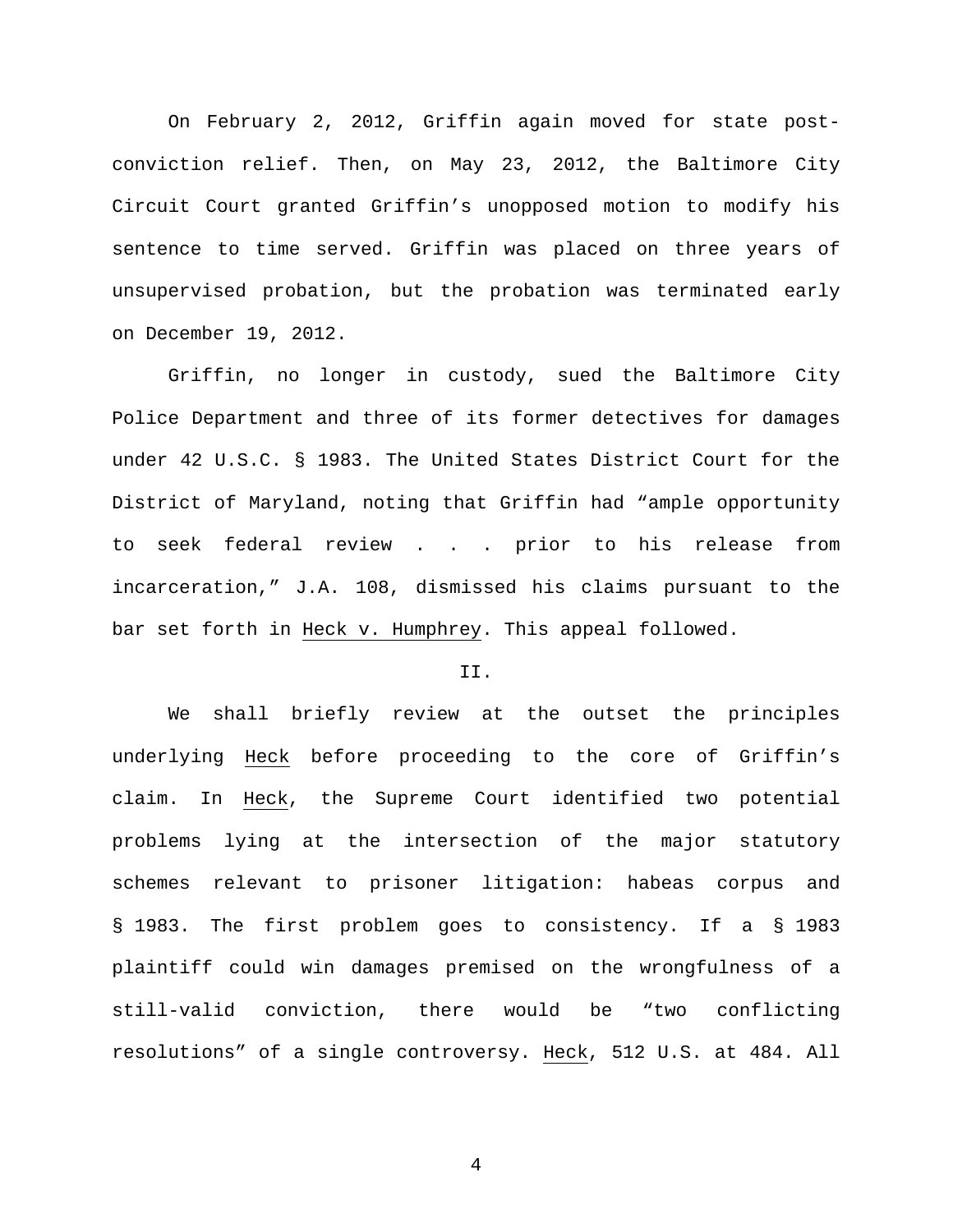things considered, it would be best not to have law at odds with itself.

The second problem goes to the proper observance of Congress's specified means of federal post-conviction review. Habeas corpus, and not § 1983, is the exclusive federal remedy for state prisoners seeking actual release from confinement. Preiser v. Rodriguez 411 U.S. 475, 487-90 (1973). Congress has limited this remedy, moreover, by requiring habeas petitioners to exhaust their claims in state forums and by limiting a federal court's ability to review a state court's adjudication of the merits of a claim. See 28 U.S.C. § 2254. If, however, a § 1983 plaintiff could win damages premised on a still-valid conviction, then that plaintiff could circumvent these limitations and mount "a collateral attack on [a] conviction through the vehicle of a civil suit." Heck, 512 U.S. at 484.

The Supreme Court attempted to forestall these two problems by prohibiting § 1983 claims implicating issues more appropriately resolved via federal habeas corpus or state postconviction relief. Specifically, the Court held that

to recover damages for . . . harm caused by actions whose unlawfulness would render a conviction or sentence invalid, a § 1983 plaintiff must prove that the conviction or sentence has been reversed on direct appeal, expunged by executive order, declared invalid by a state tribunal authorized to make such determination, or called into question by a federal court's issuance of a writ of habeas corpus, 28 U.S.C. § 2254.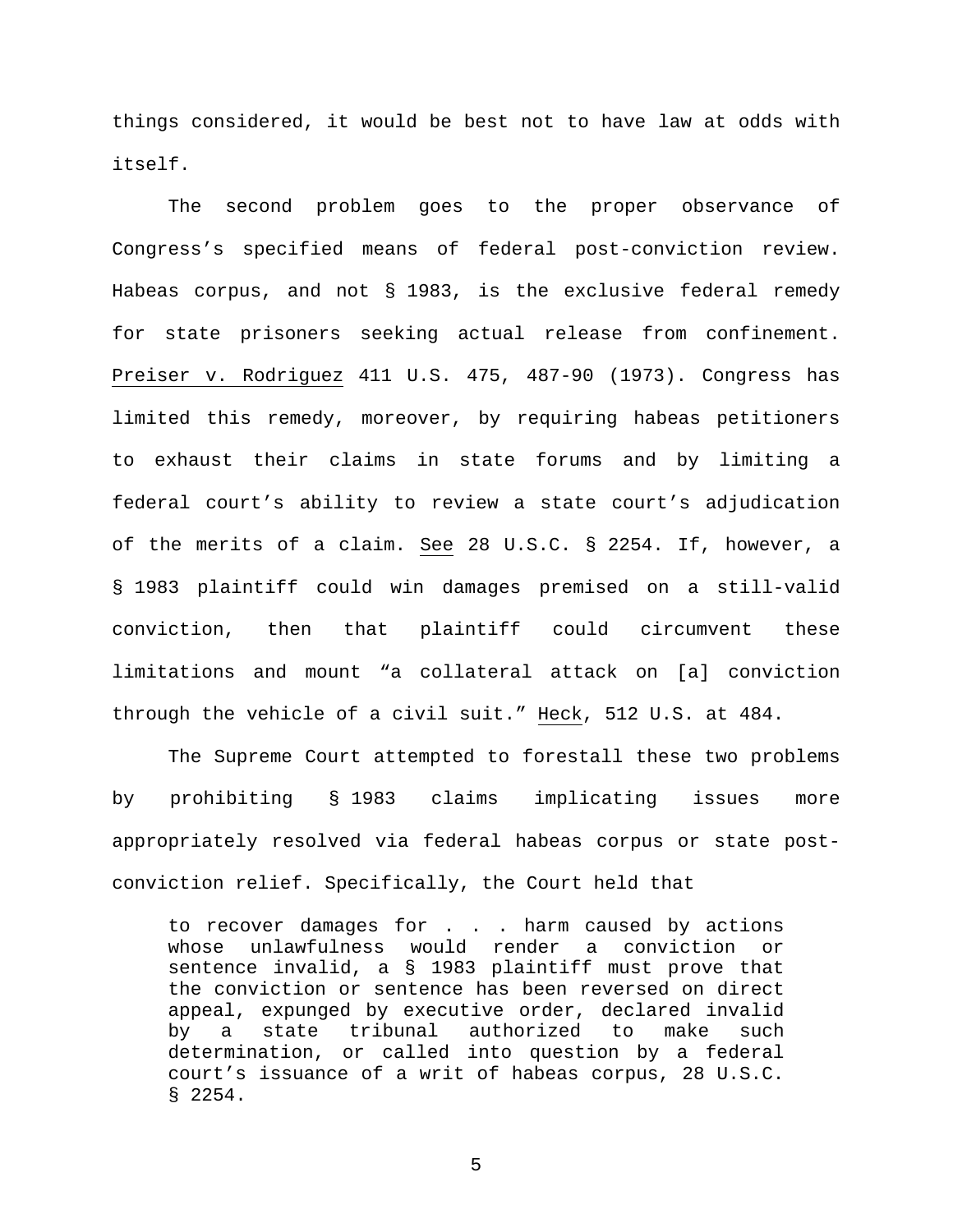Id. at 485. Through what has become known as the "favorable termination requirement," Nelson v. Campbell, 541 U.S. 637, 646- 47 (2004), the Court ensured that § 1983 litigation would not result in inconsistent judgments or retrials of old state convictions through pathways other than those delineated by Congress.

Heck itself makes clear, however, that § 1983 actions that do not "necessarily" imply the invalidity of a prior conviction "should be allowed to proceed, in the absence of some other bar to the suit." Heck, 512 at 487. The need to avoid inconsistent judgments and prevent litigants from evading the procedural requirements of federal habeas corpus is not present when a § 1983 claim would not actually undermine a valid conviction. In Skinner v. Switzer, for example, the Court held that Skinner's suit for DNA testing was cognizable under § 1983, because the testing would not "necessarily" undermine the validity of his conviction. 562 U.S. 521, 534 (2011). It might instead only incriminate him further. Id.

While § 1983 suits seeking DNA testing may proceed around the Heck bar, § 1983 actions based on Brady claims may not. Skinner itself makes this distinction clear. "Unlike DNA testing, which may yield exculpatory, incriminating, or inconclusive results, a Brady claim, when successful postconviction, necessarily yields evidence undermining a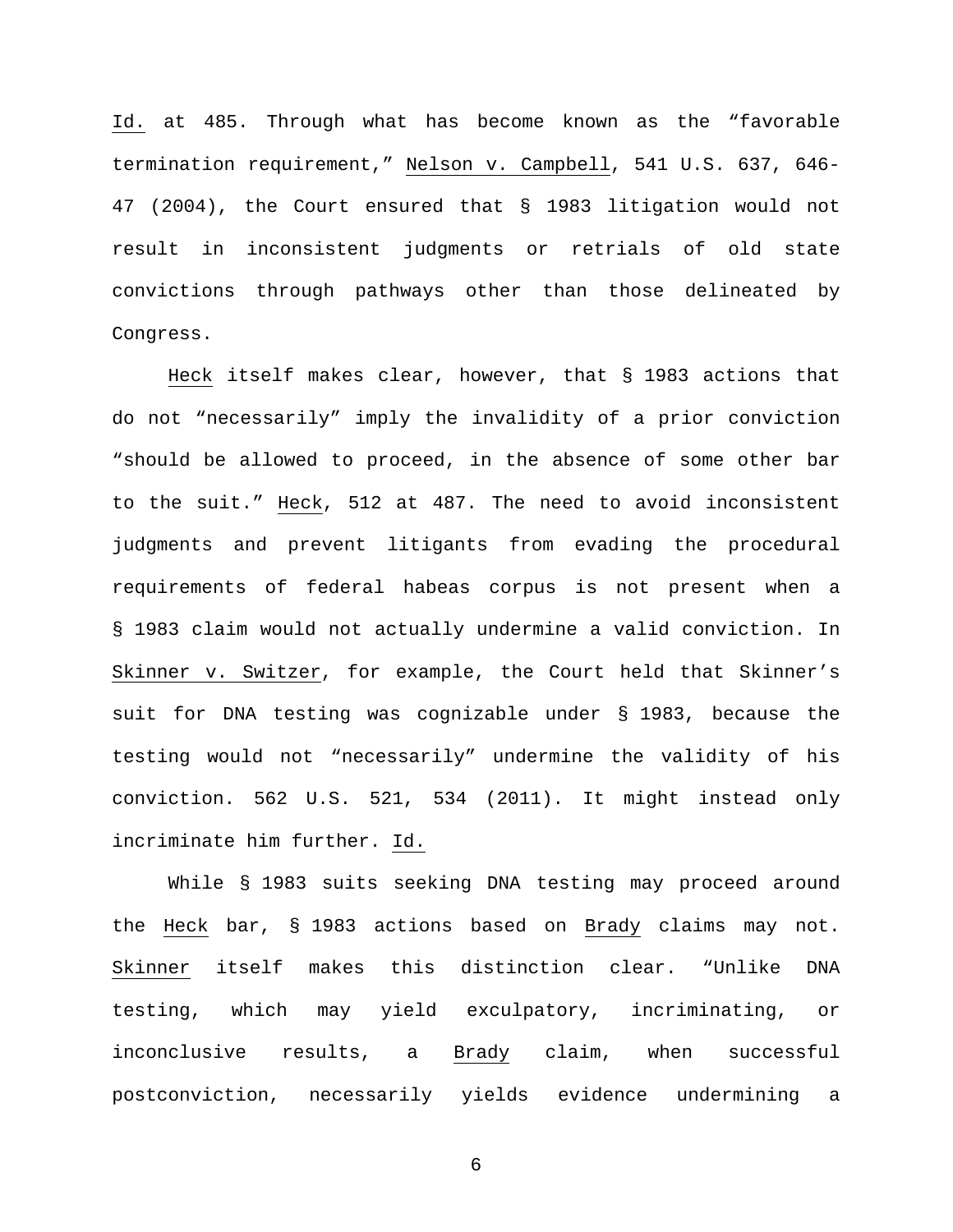conviction: Brady evidence is, by definition, always favorable to the defendant and material to his guilt or punishment." Skinner, 562 U.S. at 536; see also Brady, 373 U.S. at 87 ("We now hold that the suppression by the prosecution of evidence favorable to an accused upon request violates due process where the evidence is material."). The Court's careful explanation of this distinction prevents us from allowing its decision in Skinner to "spill over to claims relying on Brady." Skinner, 562 U.S. at 536.

What we have here, then, are § 1983 claims predicated on alleged Brady violations which would, if proven, necessarily imply the invalidity of Griffin's convictions. And those convictions have not been "reversed on direct appeal, expunged by executive order, declared invalid by a state tribunal . . . or called into question by a federal court's issuance of a writ of habeas corpus." Heck, 512 U.S. at 487. Under Heck, therefore, they may not be collaterally attacked through § 1983 now.

That Griffin is no longer in custody does not change this result. The Heck bar is "not rendered inapplicable by the fortuity that a convicted criminal is no longer incarcerated." Id. at 490 n.10. This rule prevents would-be § 1983 plaintiffs from bringing suit even after they are released from custody and thus unable to challenge their conviction through a habeas petition. Were the rule otherwise, plaintiffs might simply wait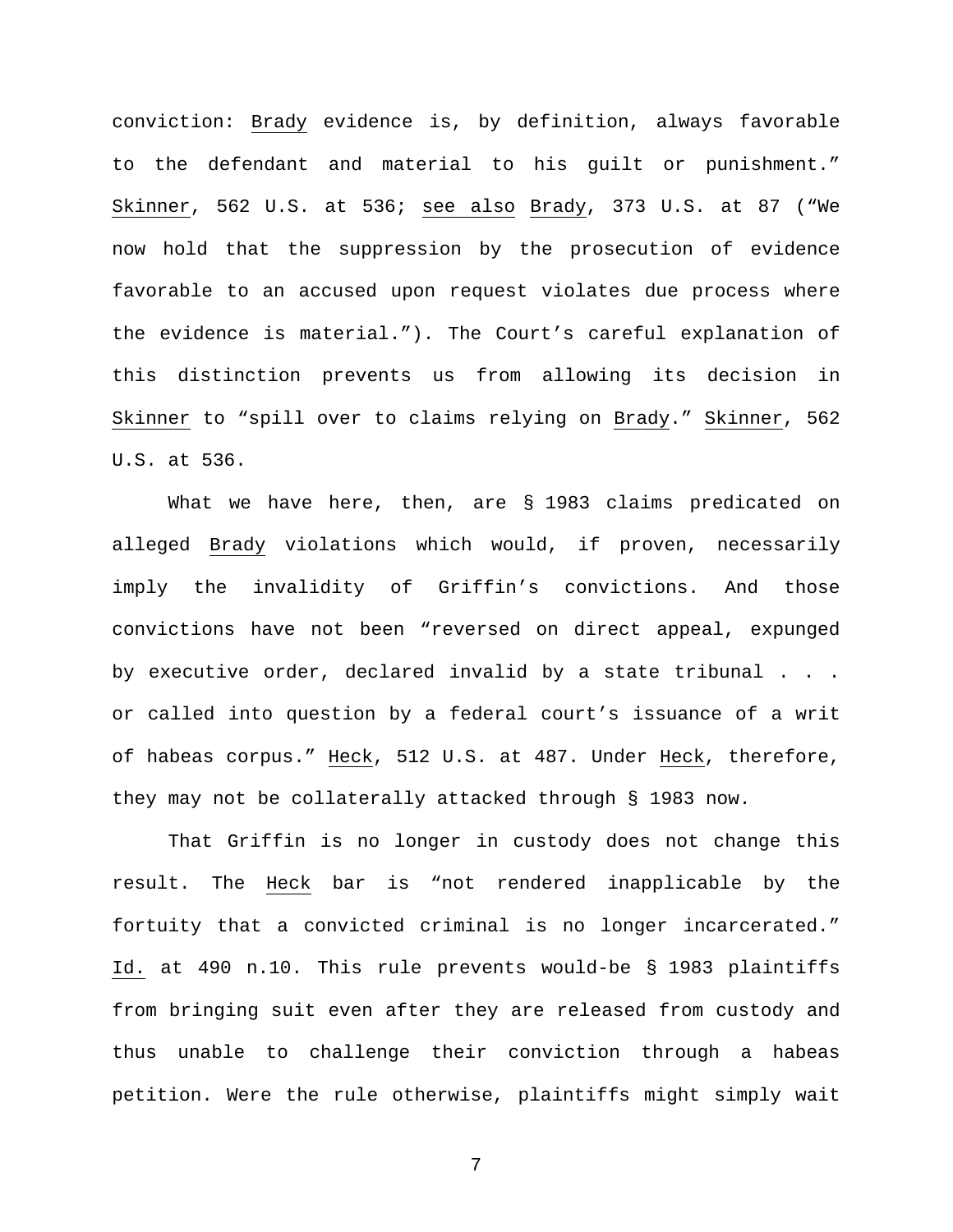to file their § 1983 actions until after their sentences were served, and thereby transform § 1983 into a new font of federal post-conviction review.

Successful resolution of Griffin's § 1983 claims would necessarily undermine the validity of Griffin's prior convictions. Griffin's claims would appear therefore to fall within the core of the Heck bar.

## III.

Griffin argues, however, that he is not subject to Heck even though his claims would necessarily undermine his convictions. He points to Wilson v. Johnson, which recognizes an exception to the Heck bar in cases where a litigant "could not, as a practical matter, [have sought] habeas relief" while in custody. 535 F.3d 262, 268 (4th Cir. 2008). Griffin argues that he qualifies for this exception because he could not successfully pursue habeas relief while "deprived of the exculpatory evidence hidden by the police." Appellant's Op. Br. at 37. There are several problems with his position.

In Wilson, this Court considered a § 1983 claim for damages alleging that the State of Virginia improperly extended Wilson's sentence by approximately three months. Wilson, 535 F.3d at 263. Wilson's case presented a potential problem identified by Justice Souter in Heck: because federal habeas suits may be filed only by individuals who are "in custody," 28 U.S.C.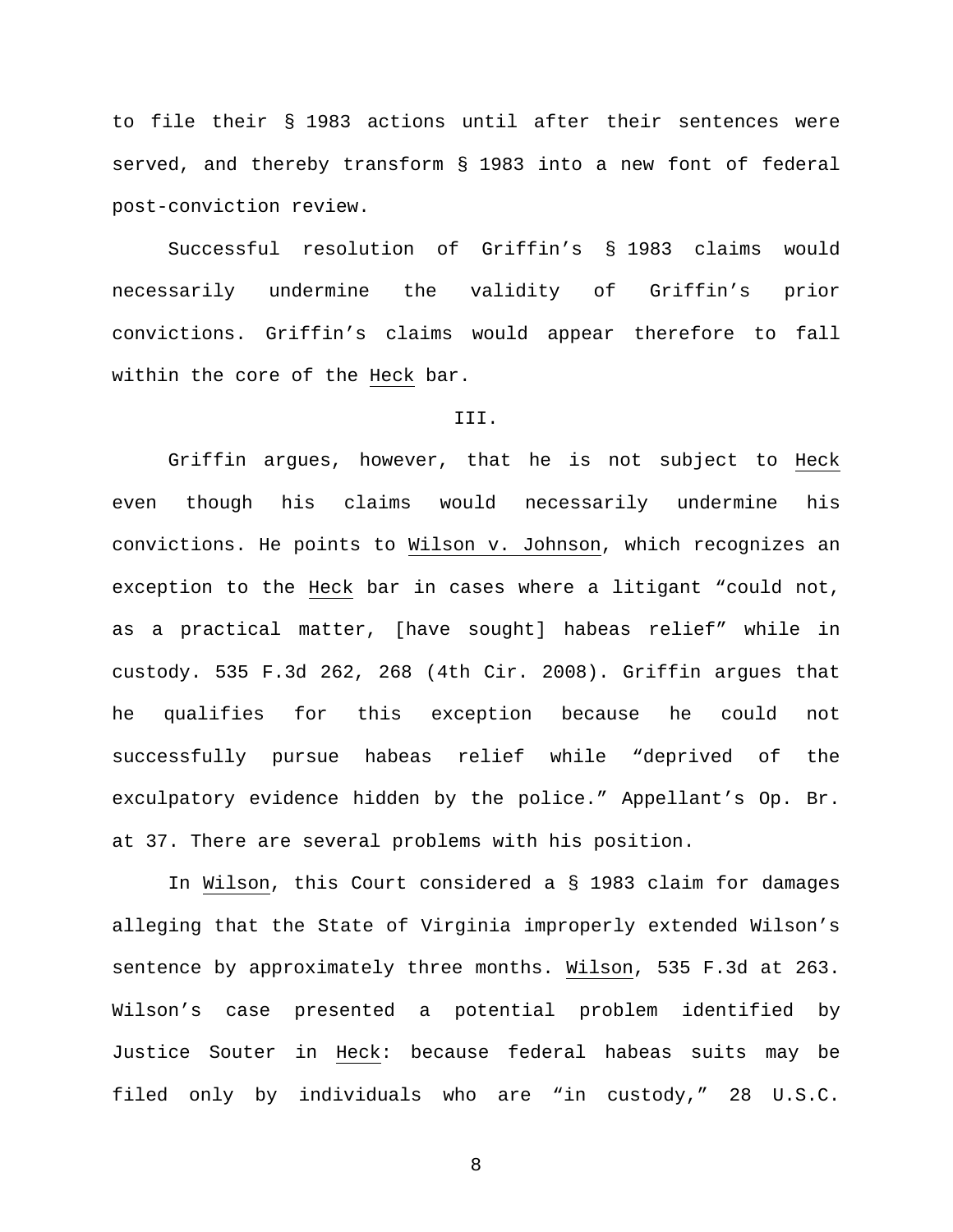2254(a), petitioners with short sentences might find their claims moot before they could prosecute them. Without § 1983 as a backstop, these petitioners might lack access to federal courts altogether. See Heck, 512 U.S. at 500-02 (Souter, J., concurring); see also Spencer v. Kenma, 523 U.S. 1, 20-21, 21 n.\* (1998) (Souter, J., concurring). After accepting Wilson's assertion that exhausting his claims prior to his release was impossible, see Wilson, 535 F.3d at 268 n.8, we held that his action was cognizable under § 1983, id. at 267-68. Had we held otherwise, Wilson would have been entirely "left without access to a federal court." Id. at 268.

We applied a similar rationale in Covey v. Assessor of Ohio County. There, Covey was sentenced to not less than one and not more than five years of home confinement. 777 F.3d 186, 191 (4th Cir. 2015). He brought suit under § 1983 later the next year, by which time his home confinement was complete. Id. at 198. We held that Heck did not bar Covey's claims "for purposes of the defendants' motions to dismiss," and that the district court should decide after discovery whether Covey was "unable to pursue habeas relief because of insufficient time or some other barrier." Id. In discussing Wilson's holding, moreover, we suggested that the Heck exception does not extend to just any petitioner who, by virtue of no longer being in custody, cannot seek habeas relief. Rather, the exception applies only if a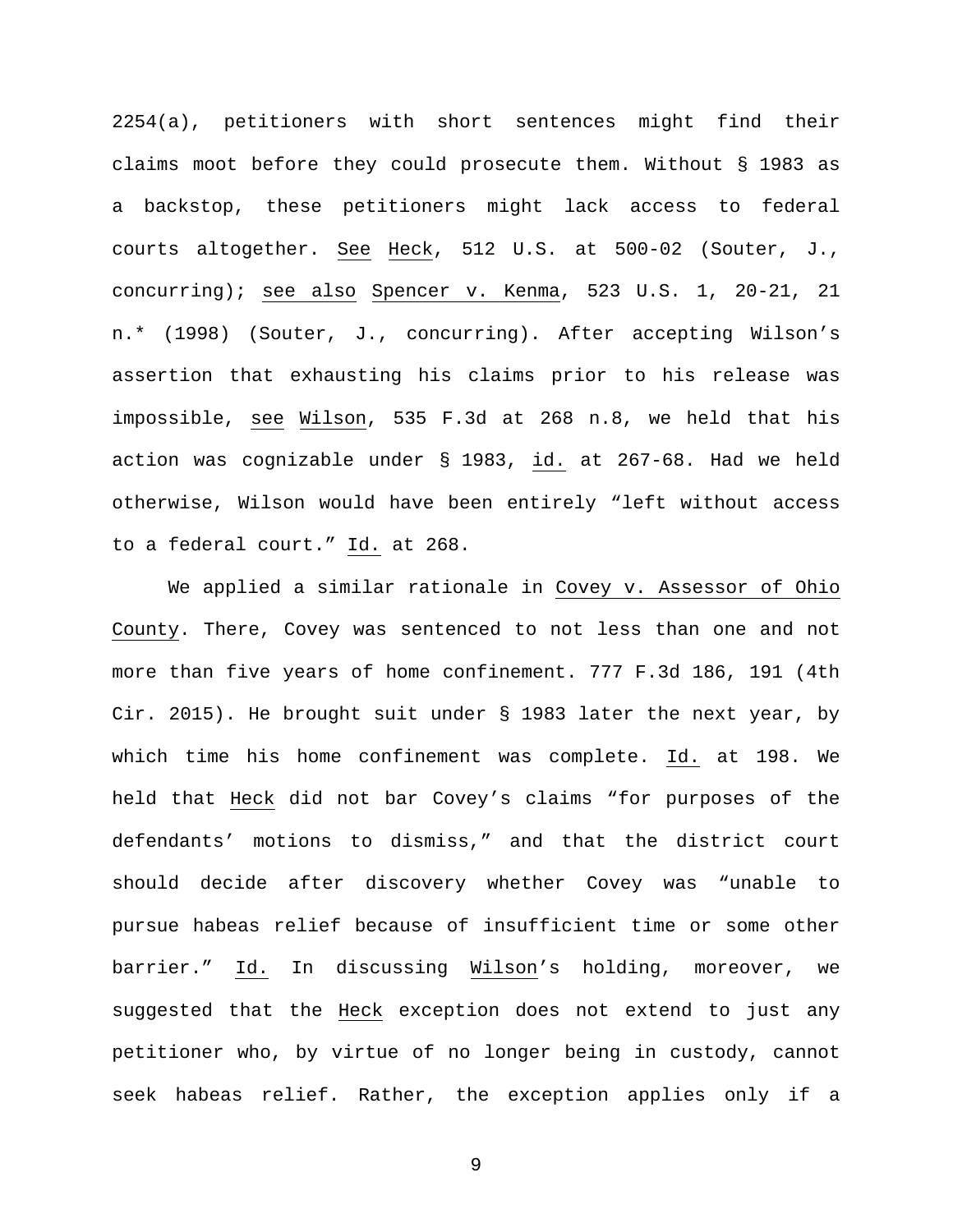petitioner could not have "practicably sought habeas relief while in custody." Id. at 197 (citing Wilson, 535 F.3d at 267-68).

Together, Covey and Wilson delineate the Heck bar's narrow exception. A would-be plaintiff who is no longer in custody may bring a § 1983 claim undermining the validity of a prior conviction only if he lacked access to federal habeas corpus while in custody. $1$ 

Griffin did not lack access to habeas relief while in custody. While Wilson had only a few months to make a habeas claim, and while Covey had at most a little over a year, Griffin had three decades. And Griffin actually did bring a federal habeas petition during his time in custody. Although his petition was denied, the fact that he was able to file it demonstrates that the concern animating Wilson and Covey –- that a citizen unconstitutionally punished might lack an opportunity for federal redress if kept in custody for only a short period of time –- is absent in this case.

Griffin argues that he never had the opportunity to achieve meaningful habeas relief because evidence necessary to his case

<span id="page-9-0"></span><sup>&</sup>lt;sup>1</sup> Access to federal habeas corpus comes part and parcel with the restrictions Congress has placed on invocations of the writ. A statute of limitations' expiration, for example, would not in this sense deprive a petitioner of access to the federal courts. By access we mean access to federal habeas corpus as provided under the enactments of Congress that apply to a petitioner during his time in custody.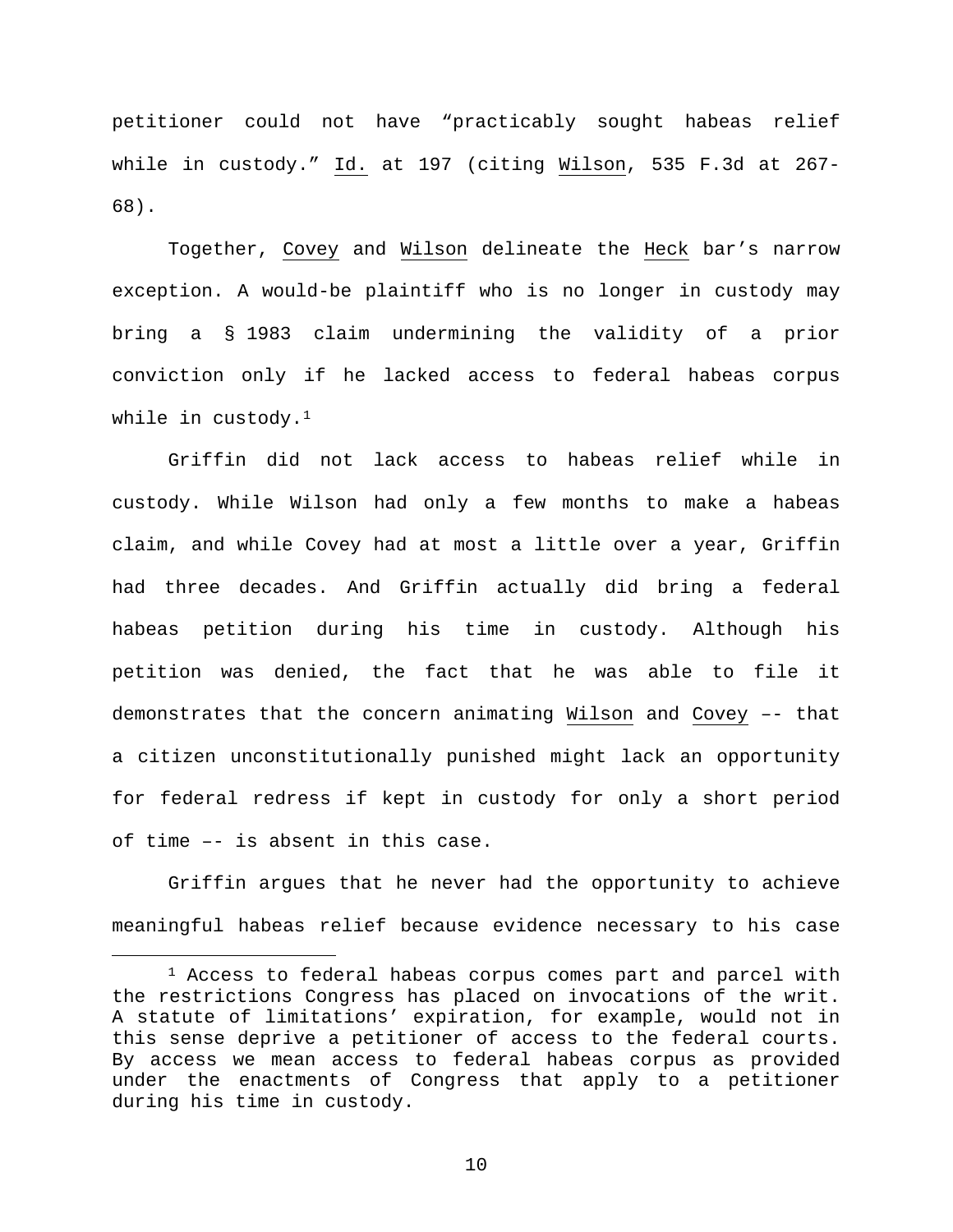remained in the hands of the Baltimore Police Department. Appellant's Op. Br. at 28, 39. But likelihood of success is not the equivalent of opportunity to seek relief. And even if it were, nothing in the record suggests that Griffin sought the relevant records (much less encountered resistance to their production) until he filed his Maryland Public Information Act request in 2010. That law, meanwhile, has been in effect since 1970. Maryland Public Information Act Manual, 1-1 (13th ed., Oct. 2014). Lack of information did not take away Griffin's opportunity for meaningful habeas relief.

While our precedent makes clear that lawful access to federal habeas corpus is the touchstone of our inquiry, Griffin's case is further undercut by the fact that he did eventually receive actual notice of possible official misconduct and still did not pursue additional federal habeas relief. In declining to except Brady claims from the rule in Heck v. Humphrey, Skinner, 562 U.S. at 536-37, the Supreme Court recognized that the adversary process does not as a rule require a potential respondent to give notice to a potential petitioner of every claim, meritorious or otherwise, that the petitioner may possess. Griffin knew of possible police misconduct by, at the latest, August 4, 2011, the date of his evidentiary hearing in the Baltimore City Circuit Court. His custody did not terminate until over sixteen months later, on December 19, 2012.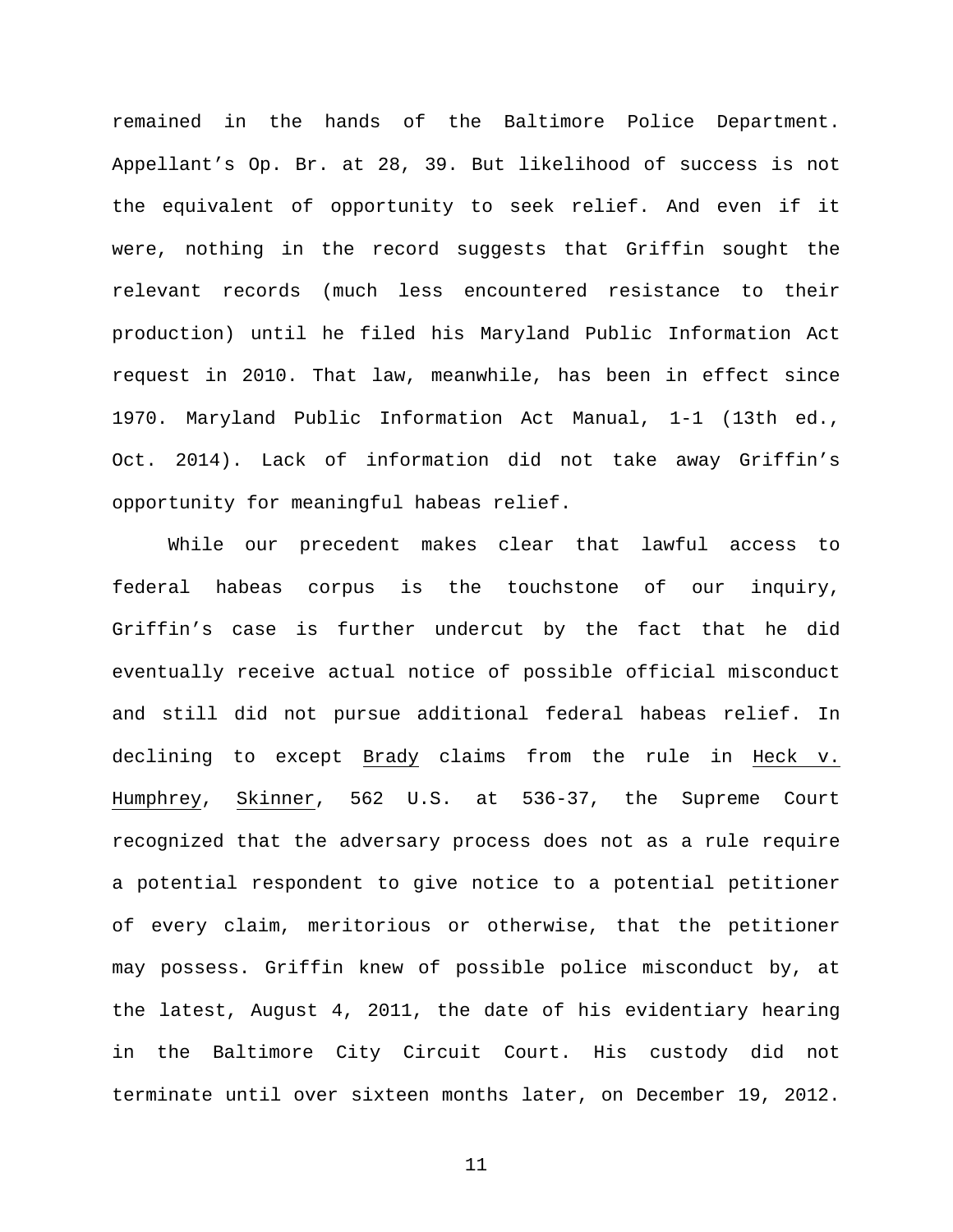The habeas "in custody" requirement, moreover, applies only at the time of filing, not throughout the case. Carafas v. LaVallee, 391 U.S. 234, 238-39 (1968); Wolfe v. Clarke, 718 F.3d 277, 286 n.10 (4th Cir. 2013). Griffin would have had only to file his petition during those sixteen months. He did not do so.

In sum, Griffin has identified no impediment to habeas access warranting an expansion of the Heck exception. In fact, to dissolve the Heck bar for a damages suit some thirty years after a still-valid conviction for a plaintiff who not only could but did file a federal habeas petition would permit the Heck exception to swallow the rule.

### IV.

It is important not to disassociate Griffin's case from the broader context of which it is part. The usual federal remedy for Griffin, as for all those who challenge unlawful state confinement, is habeas corpus. Congress has simultaneously provided and circumscribed this remedy so as to preserve the sensitive balance between state and federal courts. The most recent major habeas statute -- the 1996 Antiterrorism and Effective Death Penalty Act (AEDPA) -- was written with the "principles of comity, finality, and federalism" in mind. Williams v. Taylor, 529 U.S. 420, 436 (2000).

These concerns are not novel. The Supreme Court has long recognized the importance of "the relations existing, under our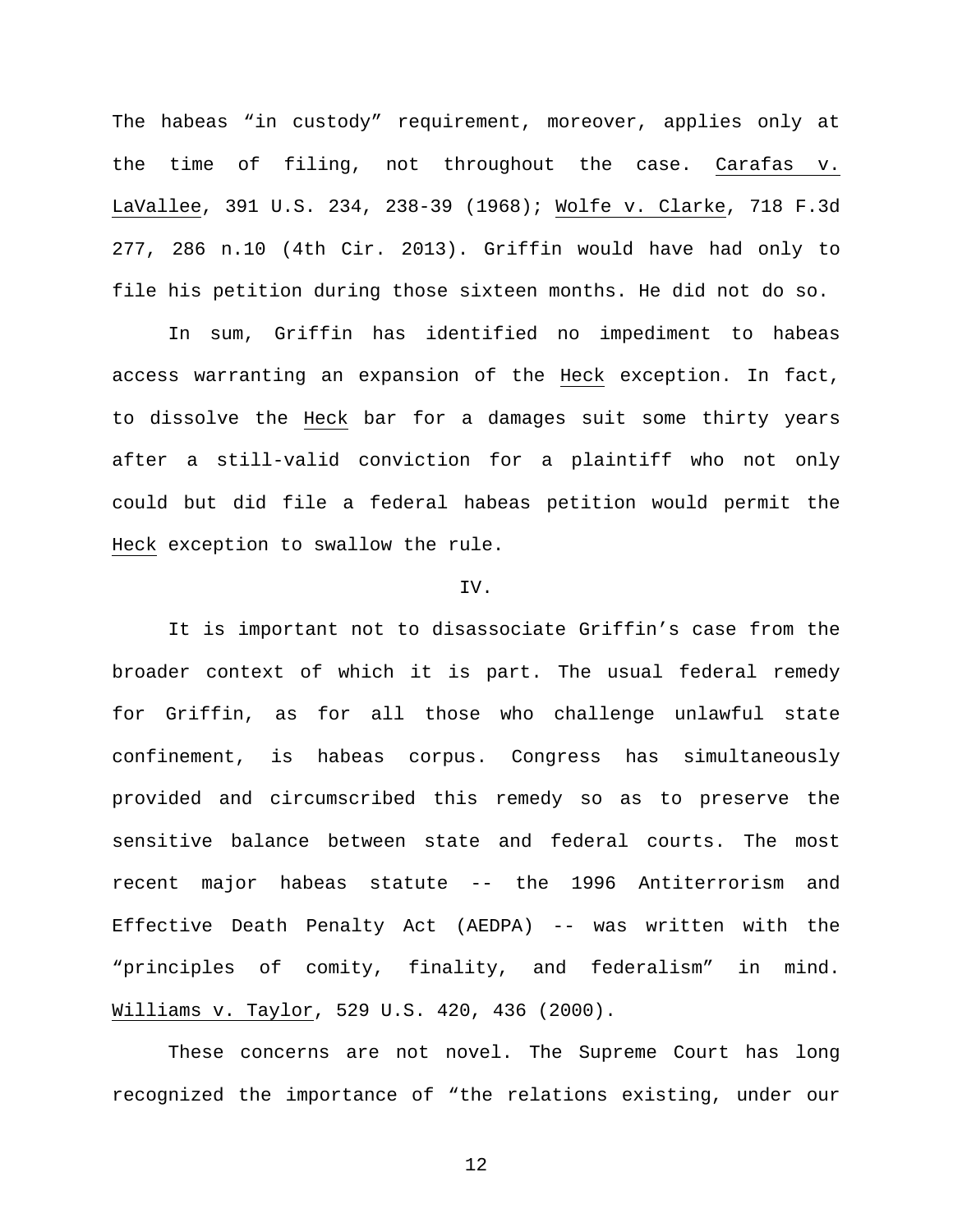system of government, between the judicial tribunals of the Union and of the States," and that "the public good requires that those relations be not disturbed by unnecessary conflict between courts equally bound to guard and protect rights secured by the constitution." Ex parte Royall, 117 U.S. 241, 251 (1886). Indeed, "the trial of a criminal case in state court" has always been understood "as a decisive and portentous event," Wainwright v. Sykes, 433 U.S. 72, 90 (1977), and one which commands a decent measure of federal respect. Griffin's conviction, after all, is a state conviction, and it is one in which Maryland, the rendering jurisdiction, retains an interest.

Limits on federal habeas corpus recognize, moreover, that the states often already provide many avenues of post-conviction relief. Maryland, for example, allows certain offenders who are no longer in custody to challenge their convictions by means of an "independent, civil action" known as a "petition for writ of error coram nobis." Smith v. State, 100 A.3d 1204, 1206 (Md. App. 2014) (citing Skok v. State, 760 A.2d 647 (Md. 2000)). Maryland also permits convicted persons to file petitions for writs of actual innocence on the basis of newly discovered evidence. Md. Code, Crim. Proc. § 8-301. Additionally, the Maryland Constitution empowers the governor to issue an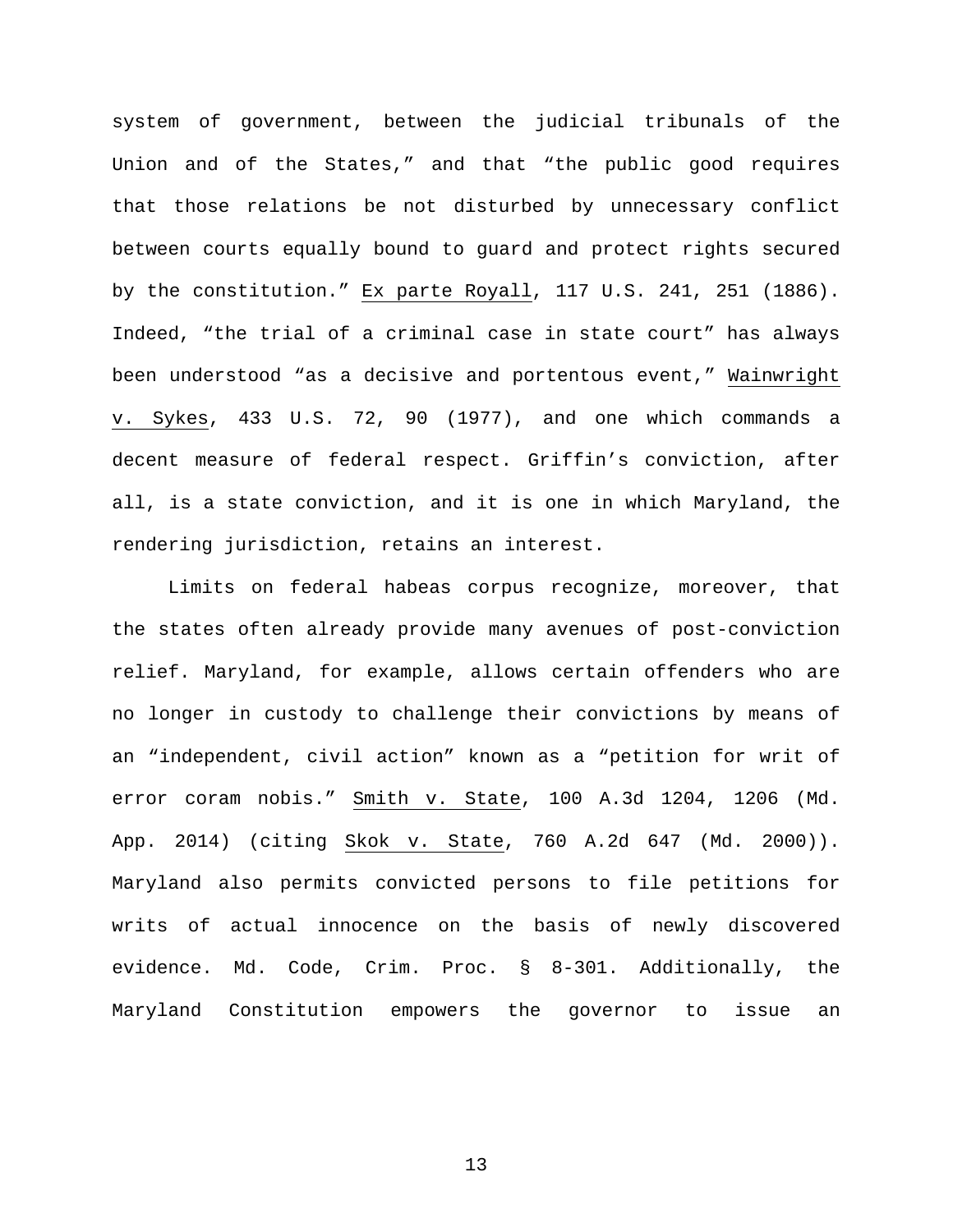executive pardon. Md. Const. art. II, § 20, cl. 1.[2](#page-13-0) And the Maryland Board of Public Works may grant compensation to pardoned persons. Md. Code, State Fin. & Proc. § 10-501. Each of these forms of relief is in addition to Maryland's standard direct appeal and collateral review procedures. See Md. Code, Crim. Proc. § 7-101-09. Griffin may or may not qualify for any or all of these remedies; that is for Maryland to decide. But nothing prevents Maryland from creating new means of invalidating his convictions or paying him damages if it wishes to do so. Maryland is an "independent sovereign[] with plenary authority to make and enforce [its] own laws as long as [it] do[es] not infringe on federal constitutional guarantees." Danforth v. Minnesota, 552 U.S. 264, 280 (2008).

As the Supreme Court recently observed, federal habeas corpus "intrudes" on state sovereignty "to a degree matched by few [other] exercises of federal judicial authority." Harrington v. Richter, 562 U.S. 86, 103 (2011). This observation is not inapplicable to Brady claims like Griffin's, which can take a federal court deep into a state's criminal case, and which may not be amenable to a quick look-see. Whether alleged Brady

<span id="page-13-0"></span> <sup>2</sup> Some courts have held that, while not strictly an "expungement by executive order," a pardon still suffices to lift the Heck bar. See, e.g., Wilson v. Lawrence Cty., Mo., 154 F.3d 757, 760-61 (8th Cir. 1998); Snyder v. City of Alexandria, 870 F. Supp. 672, 681 (E.D. Va 1994). That question is not before us, and we do not address it.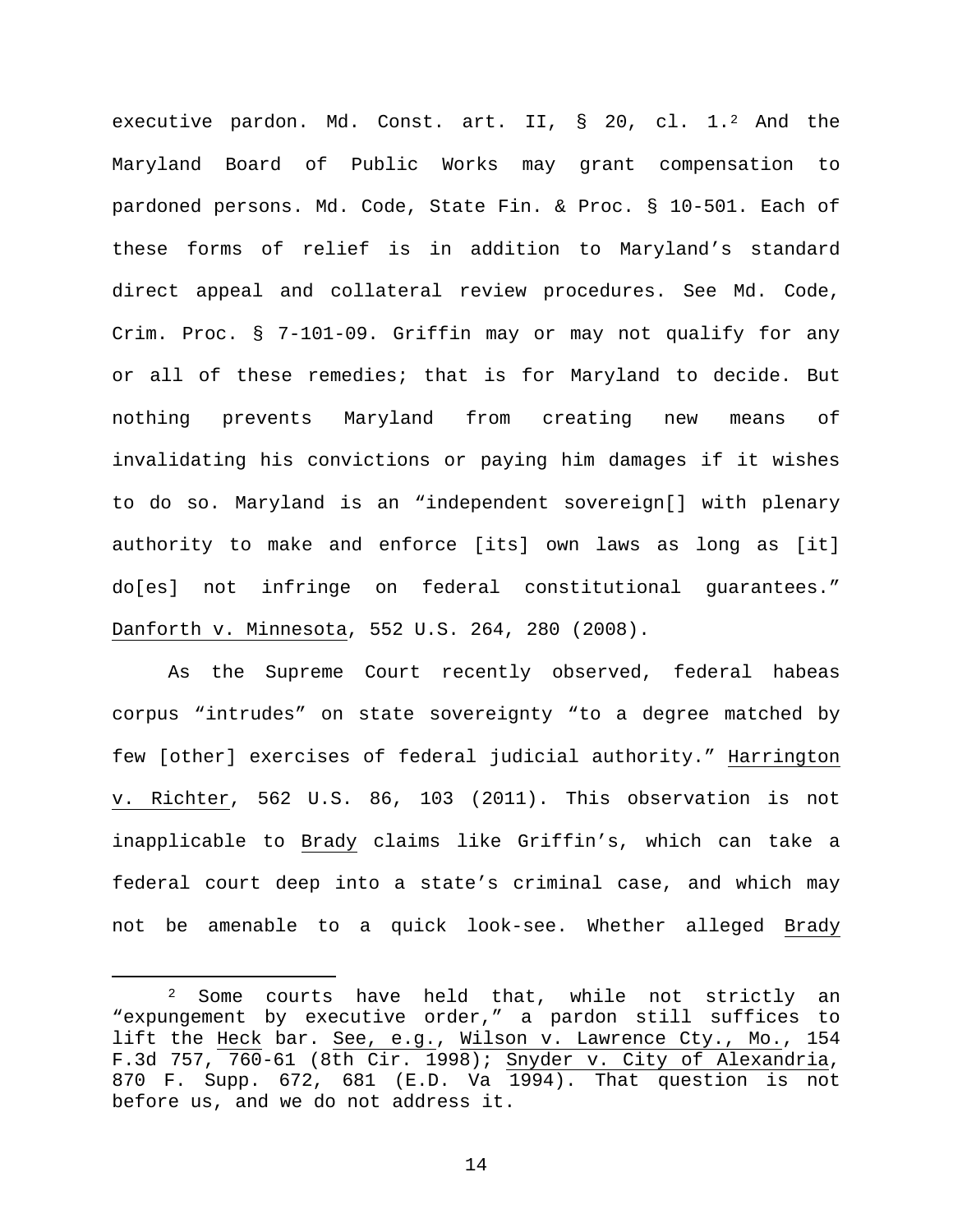evidence was exculpatory might lend itself to a quick read, but whether it was material, another critical element of a Brady claim, cannot invariably be decided in a vacuum, but only by reviewing the total context of the state prosecution. Brady claims may thus involve an exhaustive exhumation of state proceedings, a process which in turn implicates the Supreme Court's concerns about premature intrusions upon the established principles of dual sovereignty. This intrusion, if brought in habeas corpus, is constitutionally and statutorily authorized. But collateral attacks are not to be undertaken with abandon or in a manner that disregards the conscientious efforts of state judges and juries both to provide and protect the safety of their citizens and to safeguard their precious rights. All of this counsels against accepting Griffin's invitation to turn § 1983 into some routine vehicle for challenging long-settled state convictions.

We close by noting that our decision sounds in procedure, not substance. We express no opinion on the actual merits of Griffin's Brady claims. Our holding is not meant to bar him from seeking a remedy for possible police misconduct. The remedy of habeas corpus was open to him in the past, and he may retain state remedies he can pursue in the future. We hold only that the vehicle he has presently chosen is not, at least not now, an appropriate one under Supreme Court and circuit precedent.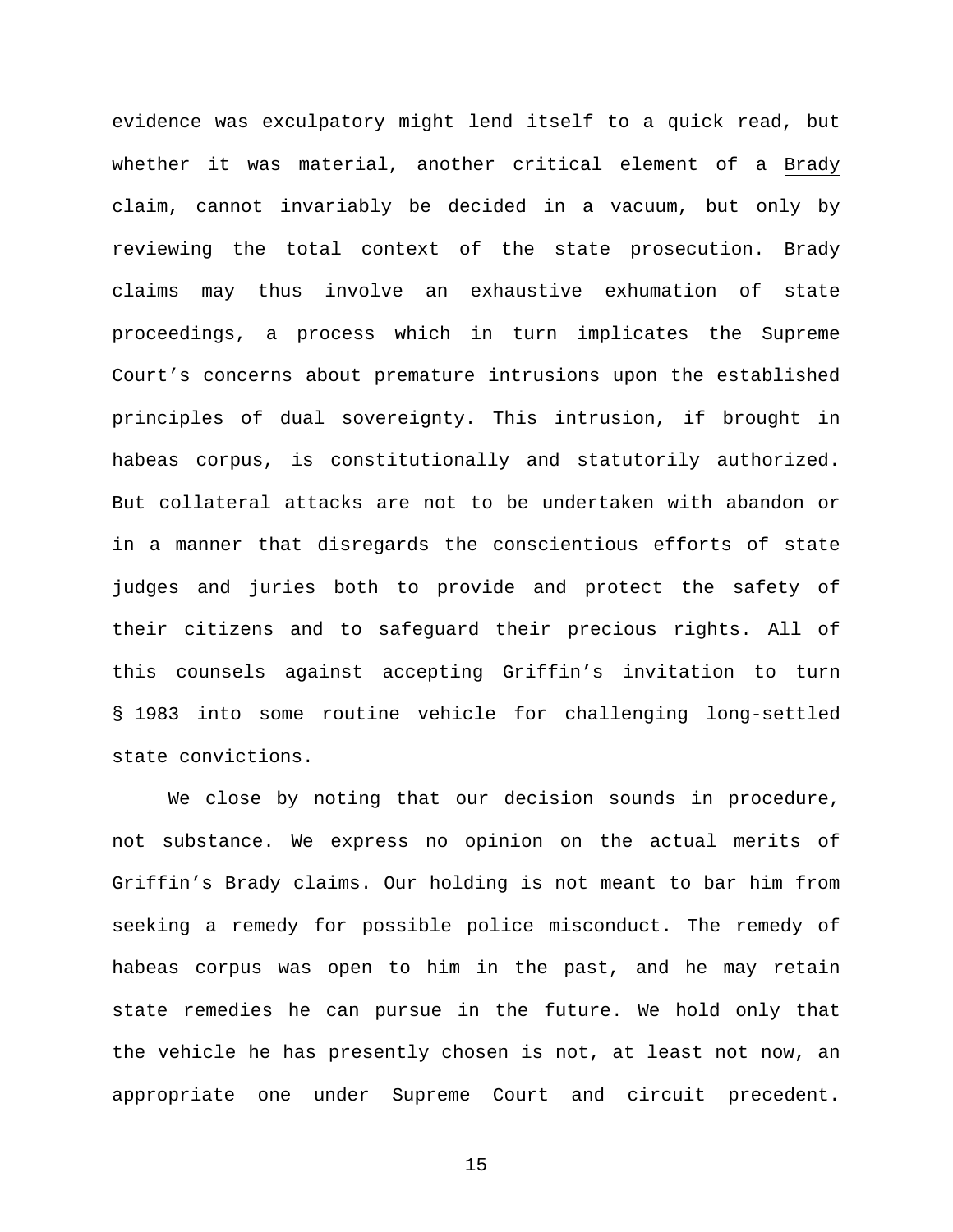Should his convictions at some point be invalidated, he might again attempt a § 1983 suit free of any Heck bar. Until then, however, we must affirm the judgment of the district court.

# AFFIRMED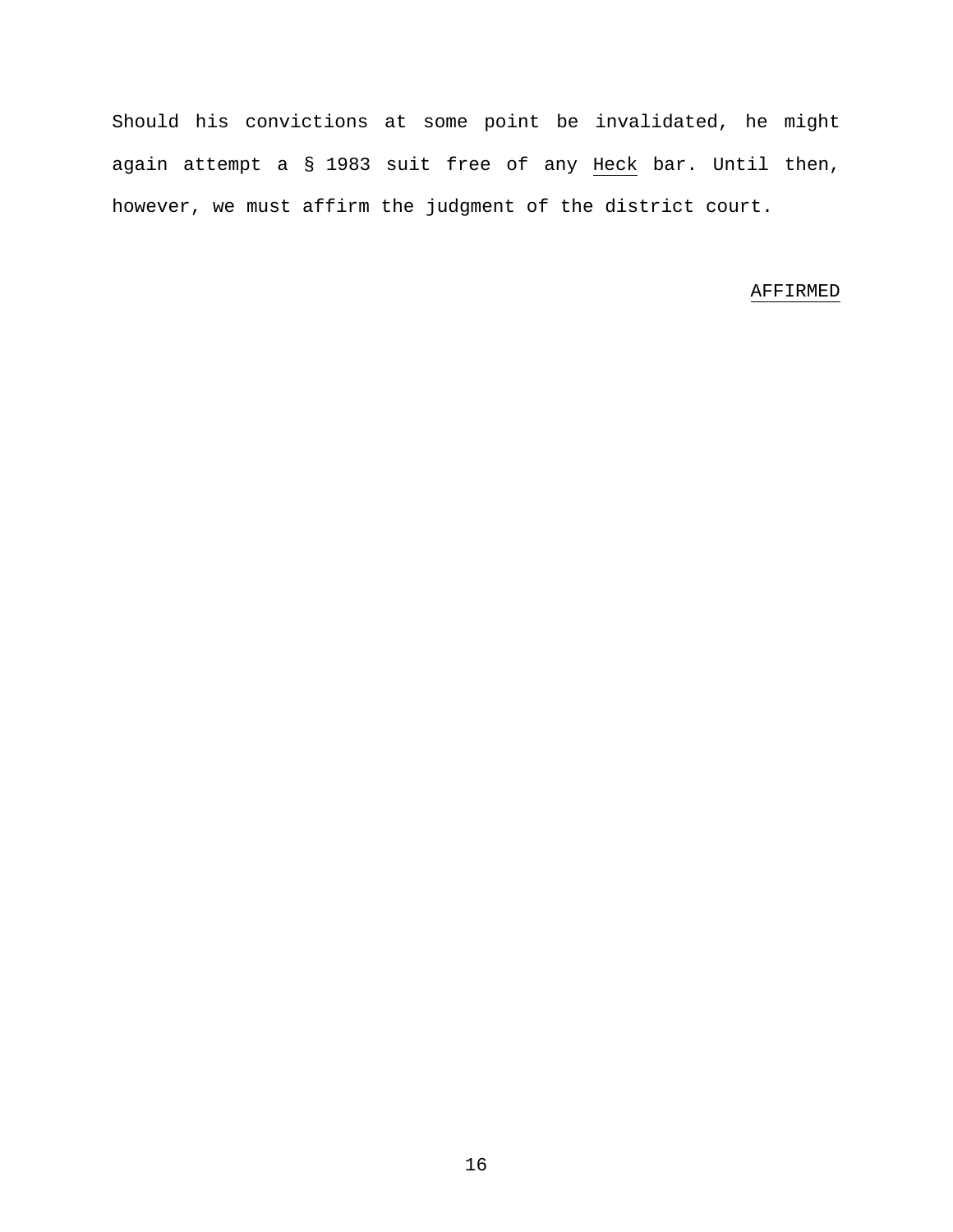PAMELA HARRIS, Circuit Judge, concurring:

I join the majority's opinion, which cogently explains the principles underlying Heck v. Humphrey, 512 U.S. 477 (1994), and the federalism concerns that counsel federal respect for state convictions. And I agree that Griffin's § 1983 suit cannot proceed consistent with Heck, at least unless and until his state conviction is invalidated.

As the majority explains, Griffin was on notice of the alleged Brady violation in his case at some point before August 4, 2011, the date on which the Baltimore City Circuit Court conducted a hearing on Griffin's Brady claim, and yet did not pursue federal habeas relief then or during the additional sixteen months he spent in custody. Maj. Op. at 11-12.[\\*](#page-16-0) Our court has not precisely delineated the scope of the Heck "exception" it recognized in Wilson v. Johnson, 535 F.3d 262, 265-68 (4th Cir. 2008), and Covey v. Assessor of Ohio County, 777 F.3d 186, 197-98 & n.11 (4th Cir. 2015). But in a case like this, where the petitioner's full term of custody was more than long enough to allow for access to habeas relief, see Maj. Op. at 10, then I agree that the exception can apply only if the petitioner could not have "practicably sought habeas relief" during that period of custody, id. at 9-10 (quoting Covey, 777

<span id="page-16-0"></span> <sup>\*</sup> Citations to "Maj. Op." refer to the majority slip opinion.